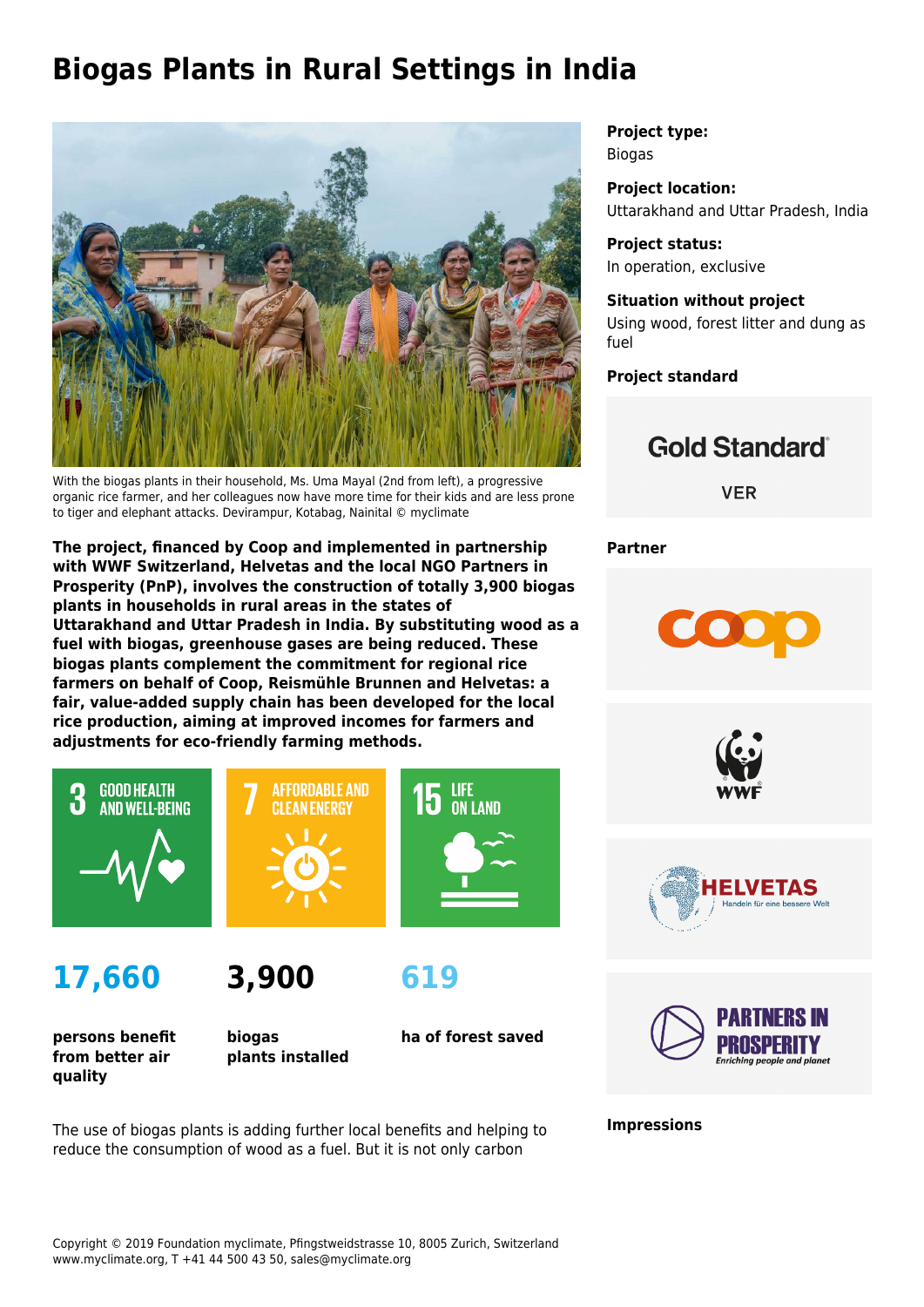emissions that are being reduced; the project's benefits are: a substantial decrease in deforestation in and around the area and therefore protection of the habitat of endangered tigers, an increase in carbon sequestration in these forests, better health among women and children due to less smoke in kitchens, less time spending on collecting wood, especially women, reduced methane emissions in paddy fields thanks to the application of biogas slurry instead of undecomposed farm yard manure, improved farming productivity due to slurry application (less temporary nitrogen blockage in the soil, more easily available nutrients for top dressing), an opportunity for skilled workers to provide their services for the construction, maintenance, marketing and financing of biogas plants, and increased climate resilience among the population as earnings increase due to savings and income generation grows thanks to skill development.

#### **This project supports the farmers in the fair-trade rice project of COOP with a biogas plant. That means less time for collecting firewood, clean cooking and organic fertiliser for their rice fields.**

#### **Annina Böhlen, Sustainability Fund of COOP Switzerland**

The use of biogas slurry for the organic production of rice in the area is an important sustainable benefit of the project. This procedure emits less methane into the atmosphere compared to the direct use of manure. The project partner is promoting organic basmati rice production in this area, enabling poor and marginal farmers to earn more from its premium pricing than with rice produced conventionally using chemical fertilisers. This shows that by financing the project, Coop and Reismühle Brunnen will contribute strongly to the sustainable development of the rural population participating in the project. Thanks to all these sustainable benefits, the project is to be implemented as a small-scale project under the Gold Standard.

#### **For WWF, this project is of great importance, as it helps reduce conflict between tigers and people, as the women no longer have to head to the forests to collect firewood.**

#### **Bella Roscher, WWF Switzerland**

The capacity of the units installed varies and is decided based on the number of people and the number of cattle they own. The cost for a biogas unit is pre-financed by Coop to cover one third. Subsidies from the Indian government and/or corporate sources cover another third. Families have to contribute one third of the total biogas digester costs. To secure ownership, households either provide locally available materials and labour or contribute their share in monetary terms. Subsidisation of the units, training, operations and maintenance, reaching people in remote areas and other activities pertaining to the project are covered by the project.



Prema Sati has had her biogas plant since 2016 and can no longer imagine life without it. Dhamola, Uttarakhand, India. Foto: myclimate.



Kamla Devi collected firewood every day, but it was the only option they had prior to the implementation of the biogas plant. Patkot, Ramnagar, Nainital. © myclimate



Bengal tigress with cubs in the project region. That project massively reduces the risk of human wildlife conflicts. © WWF



Cow dung is fermented to form biogas, which is fed via a pipe into the kitchen. The organic fertiliser goes onto the rice field and replaces the chemical fertilisers.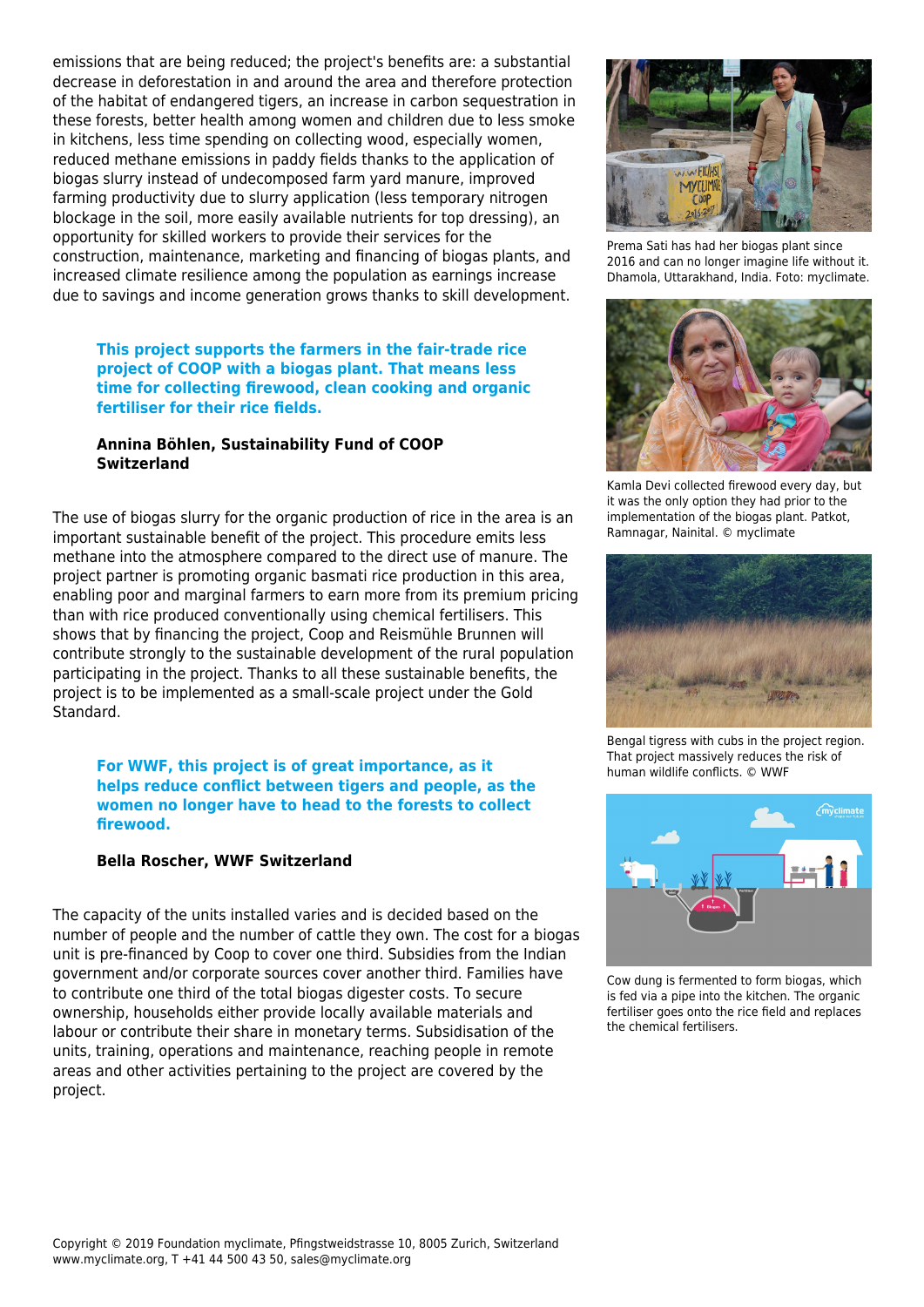### This project contributes to 11 SDGs (values until end of 2020):



The use of slurry (organic fertiliser produced by the farmers themselves) helps to prevent small farmers from becoming dependent on chemical fertilisers, thus improving their families' financial situation.



The biogas digesters produce organic fertiliser and thus reduce chemical fertiliser, thus contributing to sustainable agriculture.



17,660 persons have benefited from better air quality since the start of the project.



Because the time-consuming collection of firewood is no longer necessary, children have more time to go to school and do homework.



Only women are entitled to buy and own a biogas plant. This helps to level out the balance of power in the family and to strengthen the position of the women.



3,900 biogas digesters have been installed since the start of the project.



7 permanent jobs have been created for the local population and more than 600 people have been trained in the use of biogas plants.



The recycling of organic waste contributes to sustainable waste management.



Each biogas biodigester avoids 3.4 t CO<sub>2</sub> and reduced wood consumption by 3.0 t per year. Since the start of the project, 55,476 tonnes of  $CO<sub>2</sub>$  have been saved.



To date, the programme has reduced wood consumption by 52,746 tons and has thus saved 619 hectares of forest from deforestation.